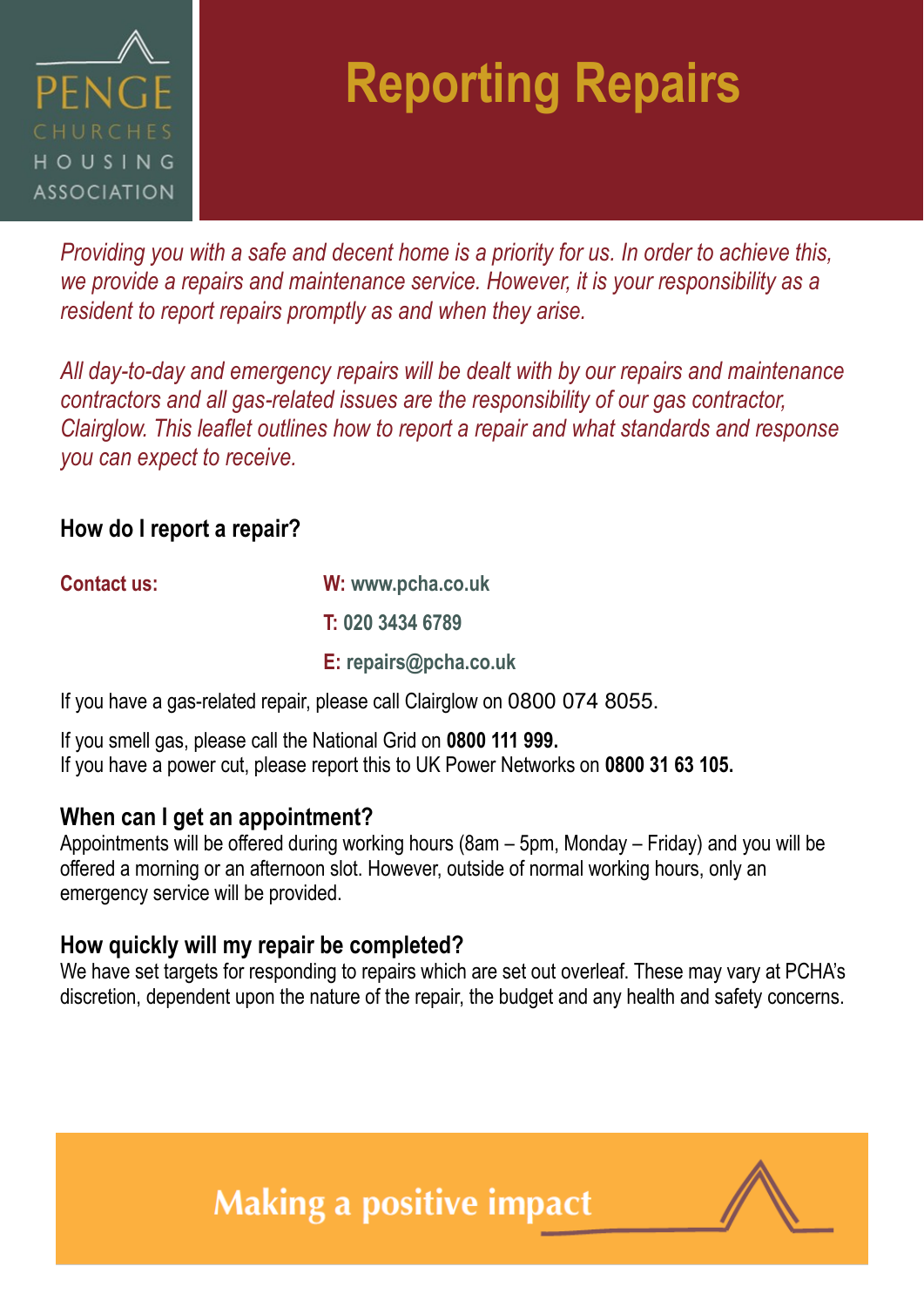### PENG HOUSING **ASSOCIATION**

# **Reporting Repairs**

#### **PRIORITY A (EMERGENCY) Target response time: 24 hours but to 'make safe' within 4 hours if required**.

Emergency repairs may include:

- Total loss of water supply (other than by water supplier)
- Total loss of electricity (other than power cut)
- Total loss of heating (vulnerable resident)
- Total loss of hot water (vulnerable resident)
- Serious water leak inside your home that you cannot contain
- Blocked toilet (where there is only one in your home)
- Blocked or leaking foul drains
- Fire damage or flooding to your home
- Broken external doors or windows where there is a threat to security
- Serious structural damage e.g. loose or falling brickwork, tiles, etc.
- Lifts.

#### **PRIORITY B (URGENT)**

### **Target response time: within 3 working days.**

Urgent repairs may include:

- Loss of heating and/or hot water
- Offensive or racist graffiti
- Minor electrical faults
- Minor leaks
- Minor structural damage
- Door entry systems to flats





### **Making a positive impact**